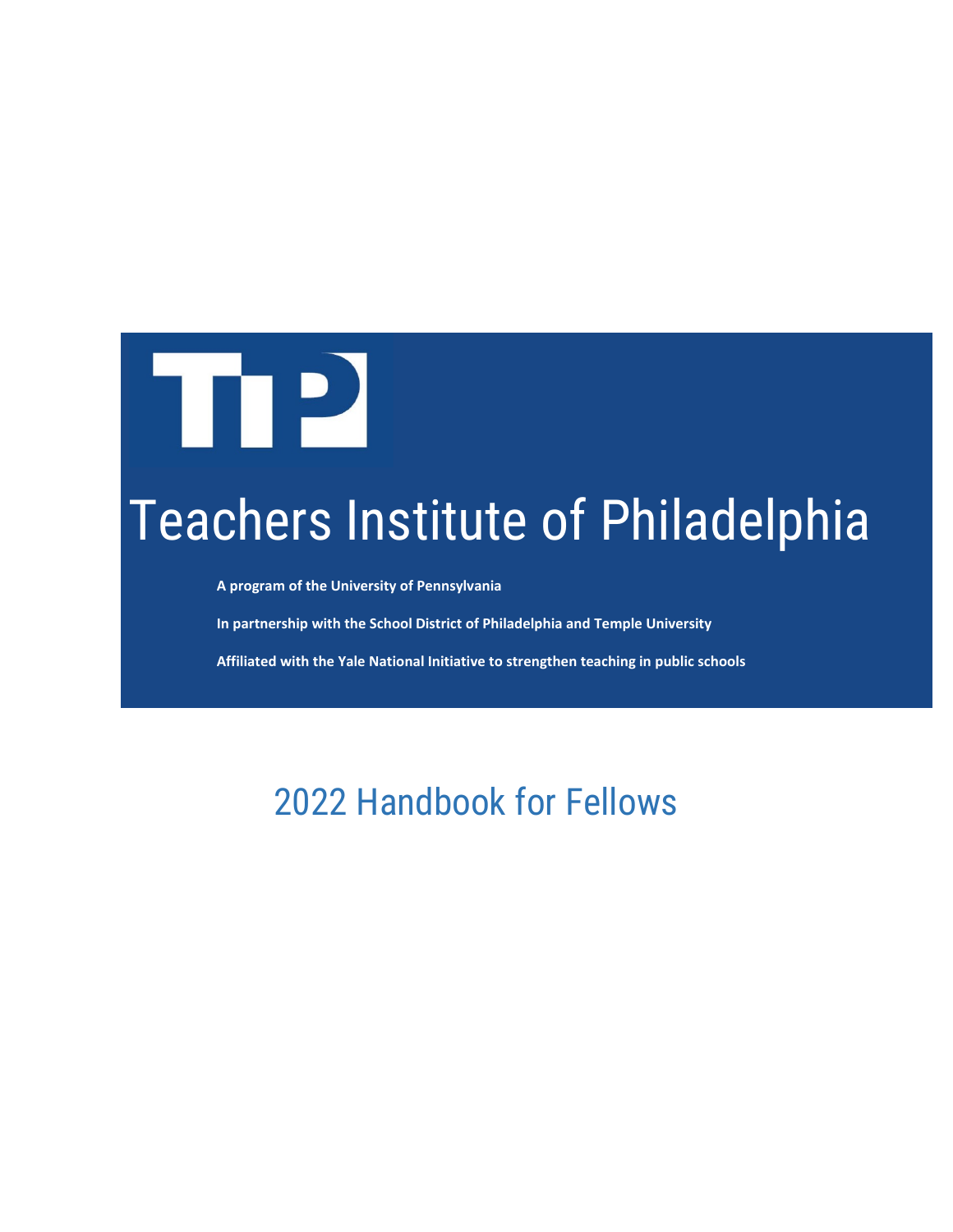**THIS HANDBOOK** gives important information about the Teachers Institute of Philadelphia (TIP) and the requirements for your successful completion of the program. Inside, you will find resources that are designed to assist you in writing a curriculum unit, as well as advice for how to get the most out of your TIP experience.

## Table of Contents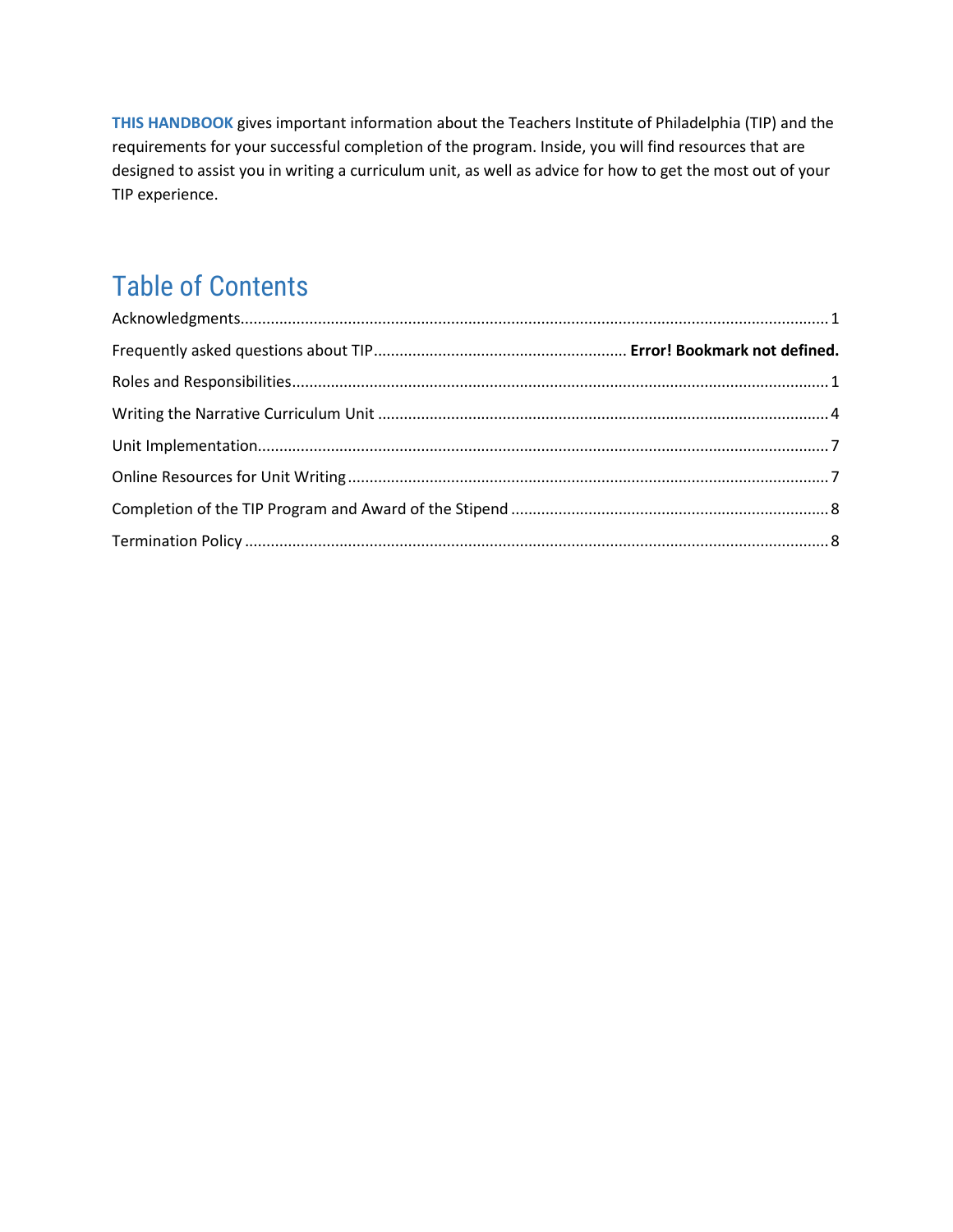### <span id="page-2-0"></span>Acknowledgments

We would like to acknowledge the generosity of our benefactor, the Ivywood Foundation, whose endowment for TIP provides sustaining support. We acknowledge the ongoing support TIP receives from the leadership of University of Pennsylvania, and especially from President Amy Gutmann, Interim Provost Beth Winkelstein and Dean of the School of Arts and Sciences Steve Fluharty. Special thanks go to Prof. Rogers Smith, who brought the Institute concept, along with his vision and experience, from the Yale-New Haven Teachers Institute. We are grateful to School District of Philadelphia Superintendent William Hite, Chief Academic Support Officer Malika Savoy Brooks and Deputy Chief of Teaching and Learning Meredith Mehra for continuing to make TIP available to District teachers as a professional development opportunity. We have been fortunate to have wise counsel from the faculty and staff members on our University Advisory Council (UAC). We offer a special note of appreciation to the teacher representatives who make up our Teacher Advisory Council (TAC). As a teacher-centered organization, TIP relies on the insights of these individuals to select the seminar topics and make important decisions about the governance of the program. A final note of thanks goes to TIP Administrative Assistant Mary Davis, whose many talents have been indispensable to TIP's growth over the past three years.

Edward M. Epstein Alan J. Lee Director

## <span id="page-2-1"></span>Core Elements of TIP

#### *Content-based Professional Development*

TIP seeks to promote intellectual growth among classroom teachers—and especially to expand their knowledge of a topic that is relevant to their students' learning needs. Participants, who are called fellows, are deemed capable learning from professors who are experts in their discipline. The program assumes that fellows, who are teaching professionals, will write a unit that employs the pedagogies necessary to deliver it in the classroom.

#### *One-on-one Contact with Professors*

The seminar leader will provide written and verbal feedback during all stages of the creation of your curriculum unit. We ask seminar leaders to meet with fellows one-on-one at least twice to discuss their developing curriculum units.

#### *Teachers Teaching Teachers*

Though you will learn a great deal from your seminar leader, your colleagues in the will support you throughout the unit writing process. Discussion amongst fellows in the seminar will enhance the content the professor is presenting. The seminar coordinator, a fellow who has completed TIP curriculum units in the past, will offer advice on the writing of your unit. Teachers also have input into the governance of the program, recommending seminar topics and advising the director on policy decisions.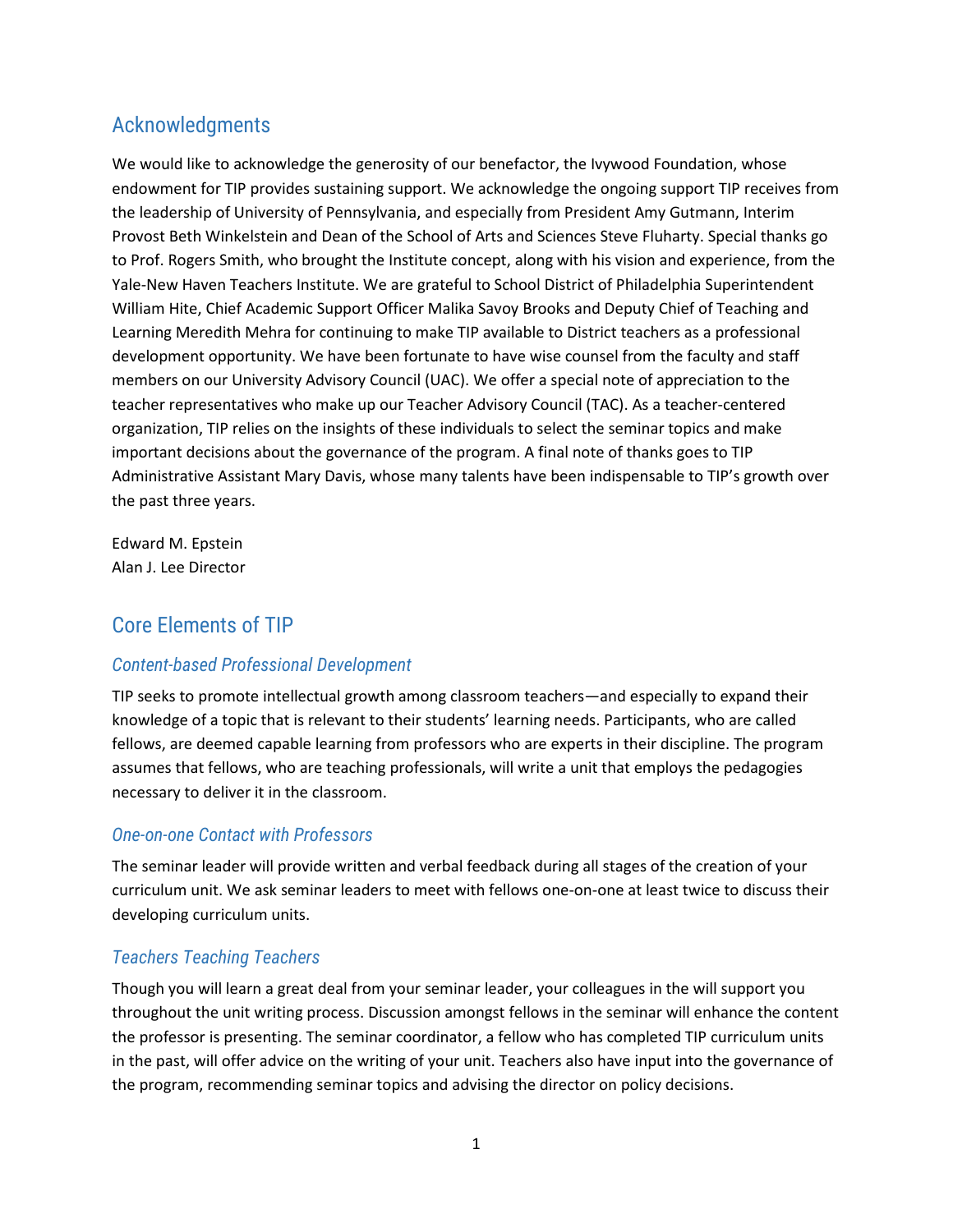#### *Career Support*

Though the program asks a great deal of fellows, requiring them to attend multiple seminar sessions, read extensively, and write a lengthy curriculum unit, it supports them by providing a stipend to offset the costs of seminar attendance, and by awarding Act 48 credit. TIP awards additional stipends to those who serve on the TAC and as seminar coordinators (see below).

## Roles and Responsibilities

#### *Fellow*

In order to complete successfully the requirements of the TIP program, fellows must:

- Attend all events listed on the TIP program schedule
- Attend and be on time for all scheduled seminar sessions
- Complete all required readings (on average, at least two hours weekly) and come to each session prepared to participate in the exchange of ideas
- Adhere to the deadlines for submitting materials to the seminar leader for review
- Take part in at least two individual meetings with the seminar leader to obtain feedback on their written unit
- Create an original curriculum unit that incorporates material learned in the seminar and enhances the teaching of the curriculum required by the school district
- Revise and rewrite the curriculum unit as needed to meet the standards set by the seminar leader and the Institute
- Obtain the appropriate copyright permissions and properly cite all sources used in the unit
- Complete a written evaluation (Fellow Questionnaire) of the TIP experience.
- Implement the new curriculum unit during the following academic year

#### *Teacher Representative*

As members of TIP's Teacher Advisory Council (TAC) teacher representatives (TRs) aid in TIP's governance and represent the interests of their fellow teachers to the TIP director and University Advisory Council (UAC), the faculty governance structure. They also represent the TIP program throughout the School District of Philadelphia. TRs must:

- Advise the director on TIP's overall operation, including recruitment, the implementation of new initiatives, and changes to TIP's rules and procedures
- Prepare for and attend monthly meetings with the director
- Act as TIP's ambassador to their school, helping to recruit fellows and secure the cooperation of their principal
- Assist the director in selecting seminar subjects that respond to the needs of teachers
- Promote the use of TIP units among teachers
- Act as a liaison between TIP and their school administration
- Assist teachers in completing their Institute applications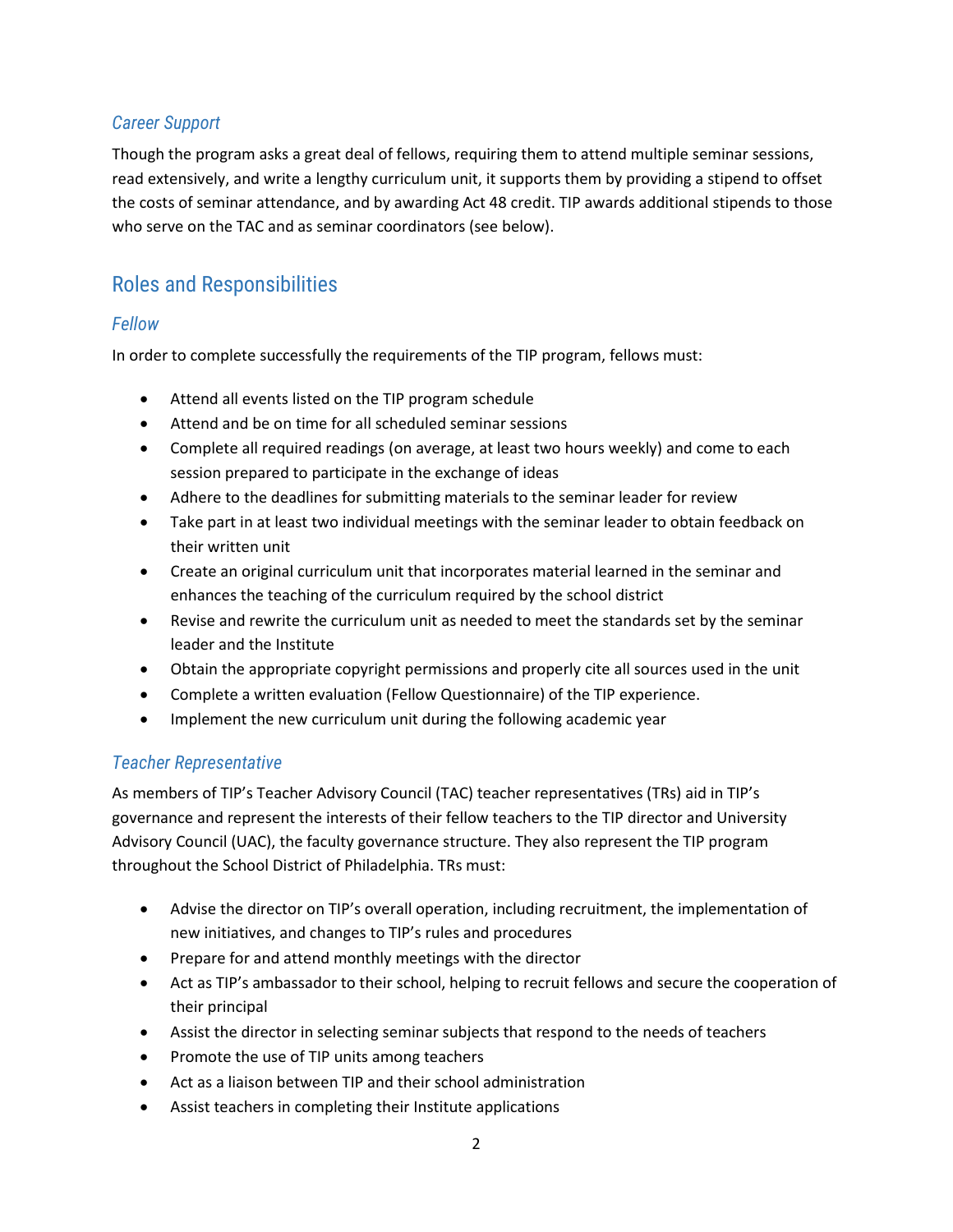- Select applicants for the program and decide on seminar enrollment
- Assume all the responsibilities of a fellow, as previously described
- When possible, participate in the activities of the Yale National Initiative as TIP representatives

#### *Seminar Coordinator*

Seminar coordinators assist the seminar leaders in the administrative functions of the course and assist their peers in completing their curriculum units. They report to the director and the TAC about the progress of the seminar, and keep the seminar leaders apprised of when fellows require extra help. Seminar coordinators facilitate the exchange of information and promote rapport among the fellows. A seminar coordinator must:

- Monitor their seminar's progress and provide updates at monthly TAC meetings
- Remind fellows of special opportunities, such as study sessions, writing workshops, or forums for the presentation of curriculum units
- Provide information about use of university facilities, guidelines for the writing of curriculum units, copyright procedures, and unit-writing deadlines
- Ensure the smooth operation of the seminar; maintain records of fellows' promptness, attendance, and timeliness of their written submissions; and encourage fellows to make and keep individual appointments with the seminar leader
- Meet with colleagues in the seminar in person or remotely should they need assistance
- Assume all the responsibilities of a fellow, as previously described

#### *Seminar Leader*

Seminar leaders are university professors who provide, from their own research and expertise, content that inspires students of all ages to engage thoughtfully in the world as curious and passionate scholars. Seminar leaders guide the fellows' inquiry process, provide written comments on curriculum unit drafts and approve the final completed units. It is especially important that seminar leaders provide the fellows with guidance on the narration of the core content of their units. Seminar leaders must:

- Attend preparation meetings in the fall prior to the seminar season and meet periodically with the director while the seminars are underway
- Define the goals of the seminar during the first session and distribute a syllabus of readings that sets expectations about the work they are to do
- $\bullet$  Lead weekly two-hour seminars, scheduled from 4:30 6:30pm between January and May
- Reschedule missed meetings according to the availability of the fellows
- Meet with each fellow at least twice in person to help them refine their curriculum unit topic, select readings for their research and provide feedback on their writing
- Hold fellows to the program's deadlines and attendance requirements; regularly confer with the seminar coordinator and director regarding individual fellow progress; alert them if fellows are missing sessions or deadlines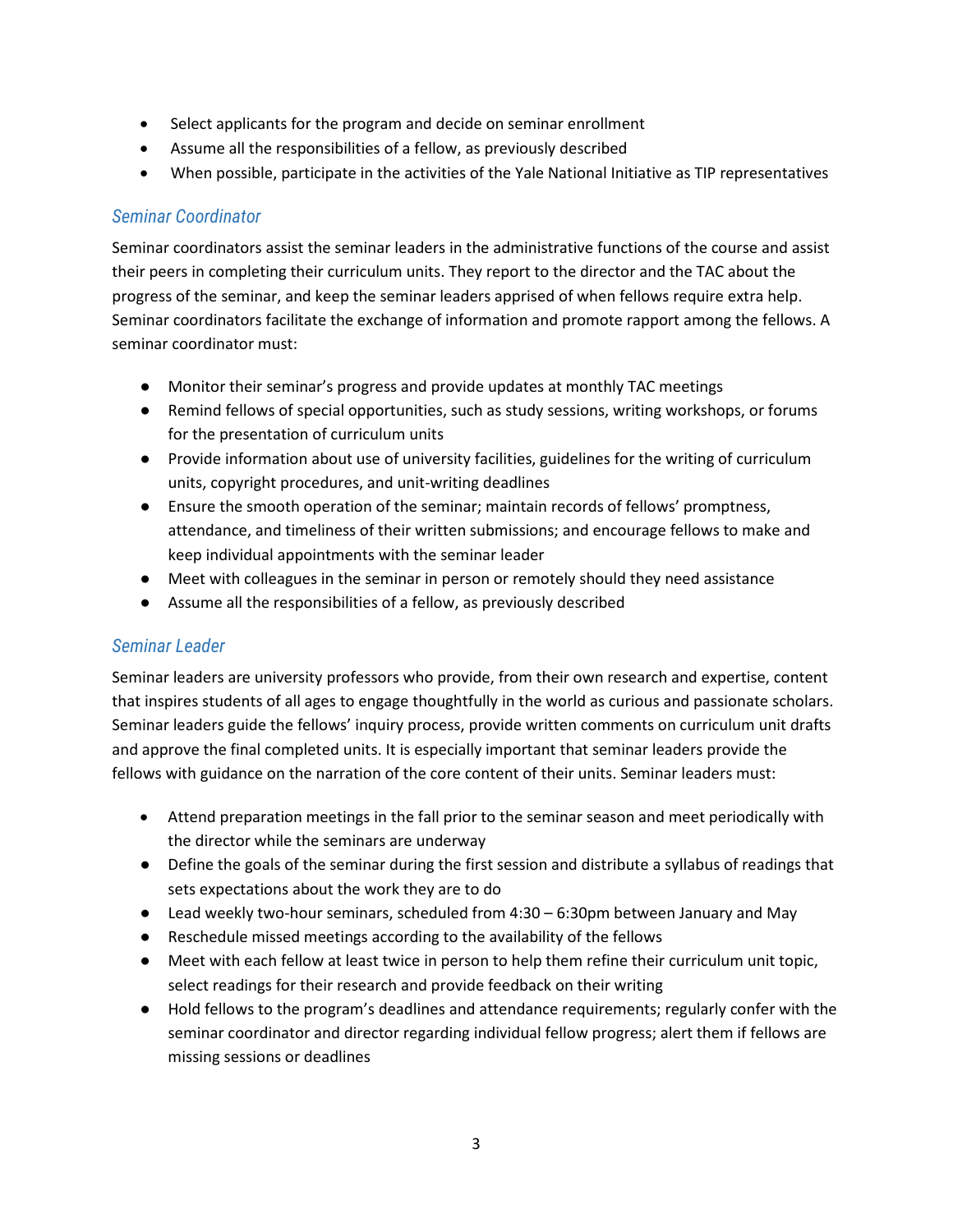- Ensure that curriculum units submitted meet the requirements outlined in "Writing the Narrative Curriculum Unit" below, that fellows work is original, and that source materials are properly cited.
- Following the conclusion of the seminar, remain accessible via email at to fellows who want to discuss the further development and implementation of their curriculum unit.
- Provide a brief written introduction to the units created, to be posted in TIP's online curriculum repository
- Provide TIP program with feedback and ideas for improvement

## <span id="page-5-0"></span>Writing the Narrative Curriculum Unit

The TIP curriculum unit distills a teacher's scholarly exploration of a topic into a concrete plan for bringing that knowledge into the classroom. When conceived of and written properly, a unit can inspire and motivate students in the fellow's and any other teacher's classroom.

#### The Narrative Approach and Accessible Unit Writing

The core of every TIP unit is a narrative that explains, in clear, concise and accessible language the new information a fellow has acquired from the seminar. It makes a compelling argument that this knowledge is important and explains how the teacher will introduce it. The process of writing such a narrative will help fellows to clarify how this information improves teaching at a particular grade level. As such, narrative writing is an indispensable part of the unit, and cannot be replaced by bullet point summaries.

#### The Importance of Original Research and Writing

The unit you submit to TIP should be your own. Verbatim copying large sections of others' work is plagiarism. Using others' ideas without acknowledging the source is also plagiarism.

As defined by the University of Pennsylvania's Honor Code, plagiarism refers to the use of

…ideas, data, or language of another without specific or proper acknowledgment. Example: copying another person's paper, article, or computer work and submitting it for an assignment, cloning someone else's ideas without attribution, failing to use quotation marks where appropriate, etc…

We post TIP units online, to be accessed by users around the globe, and plagiarized units violate copyright restrictions. Evidence of plagiarism will result in the termination of your fellowship with TIP.

#### *Elements of a Curriculum Unit*

After reading widely about your chosen topic and participating regularly in your seminar, you should complete a curriculum unit consisting of:

1. **Unit content** − a clear statement of the subject matter the unit seeks to cover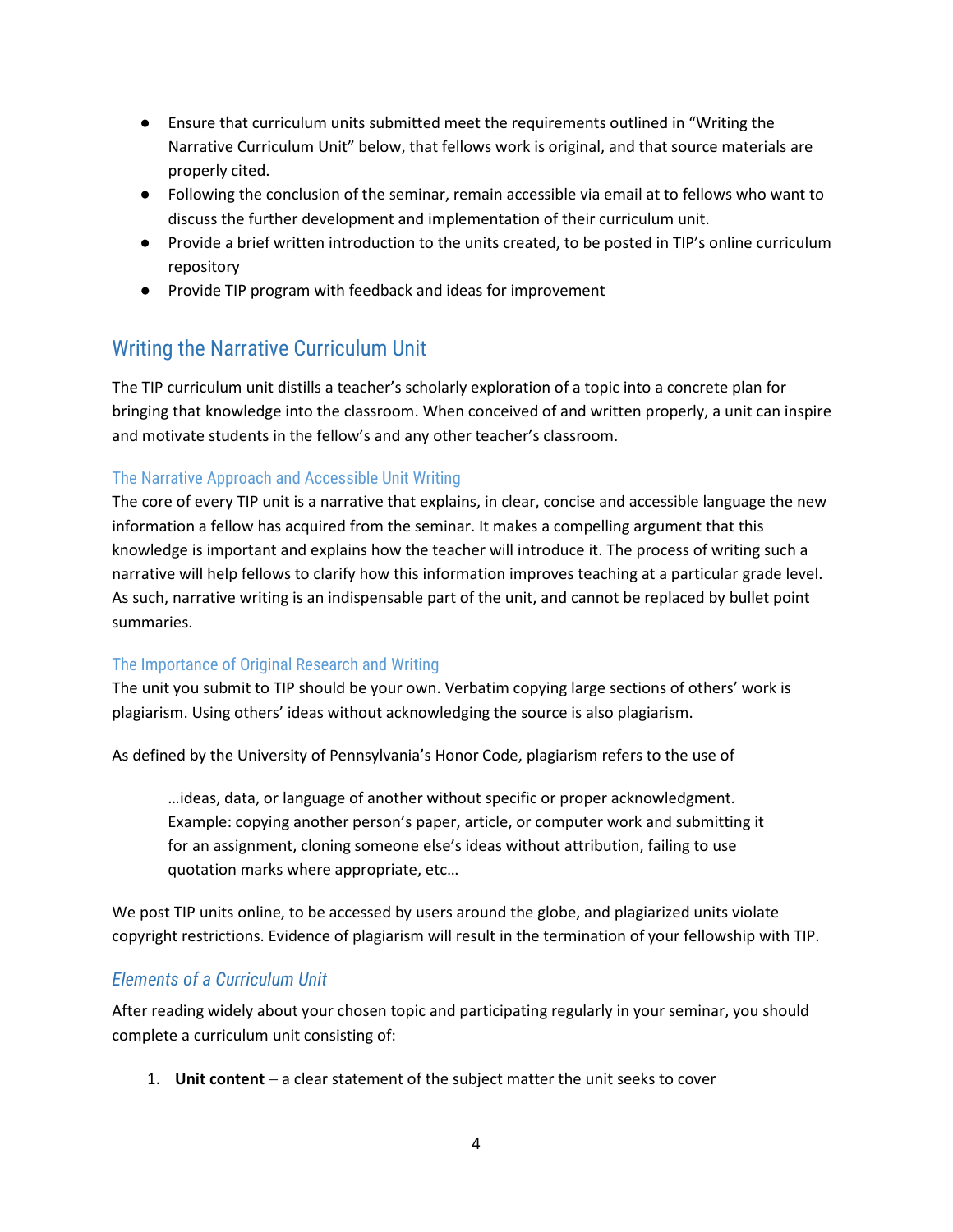- 2. **Teaching strategies** − a unified, coherent teaching plan for those objectives, including evaluative tools
- 3. **Classroom activities** − three or more detailed examples of actual teaching methods or lesson plans
- 4. **Resources** − Lists of source materials for the unit: works cited in the *unit content* section; an annotated list of classroom resources for teachers and students.
- 5. **Appendix** a list of district, state and national academic standards covered in the unit, along with any supplemental materials used in the unit.

The discussion of *content objectives* and *teaching strategies* must consist of paragraphs of sustained narrative, exposition, or argument. This discussion must constitute at least two thirds of your completed unit - that is, 5,000 to 10,000 words.

To ensure uniformity in the organization and formatting of the text, curriculum units must be written using the **document template** provided by TIP. This document is formatted with the correct margins, headers, and footers. It contains the above-mentioned headings in a pre-formatted style. It also contains styles for generating subheadings, block quotations and bulleted lists. The use of these styles will enable you to pivot easily from one section to another and make it easy for TIP to publish the unit online.

The unit writing process is cumulative, and with each new draft the seminar leader will give the fellow written feedback. The fellow is expected to revise and incorporate material from the previous draft into the next.

#### **Prospectus**

1,000-2000 words, due in the sixth week of the seminar session.

The prospectus will explain how the introduction of the new knowledge you have acquired in your TIP seminar will improve your teaching. It will give an overview of the content you wish to incorporate into your unit, how it will improve your teaching, and the steps you will take to deliver that content. It should also include a reading list that will be the source of the ideas for the unit. Fellows will incorporate into the unit the ideas contained in their prospectus and modify them as their research progresses.

The prospectus should also include a reading list that will be the source of ideas for the unit and describes the core content the unit will introduce. The more detailed the prospectus is, the more it helps the seminar leader to determine what resources and feedback are needed to guide the fellow in their research. Fellows should keep in mind they may modify the content and direction outlined in the Prospectus as their research progresses.

#### First Draft

At least 4,000 words, due in the eleventh week of the seminar session

In the first draft fellows will elaborate on the ideas from their prospectus to develop the *unit content.*  This section will show the fellows' understanding of the subject they have studied and will include both the content delivered by the seminar leader and that found through the fellow's individual research.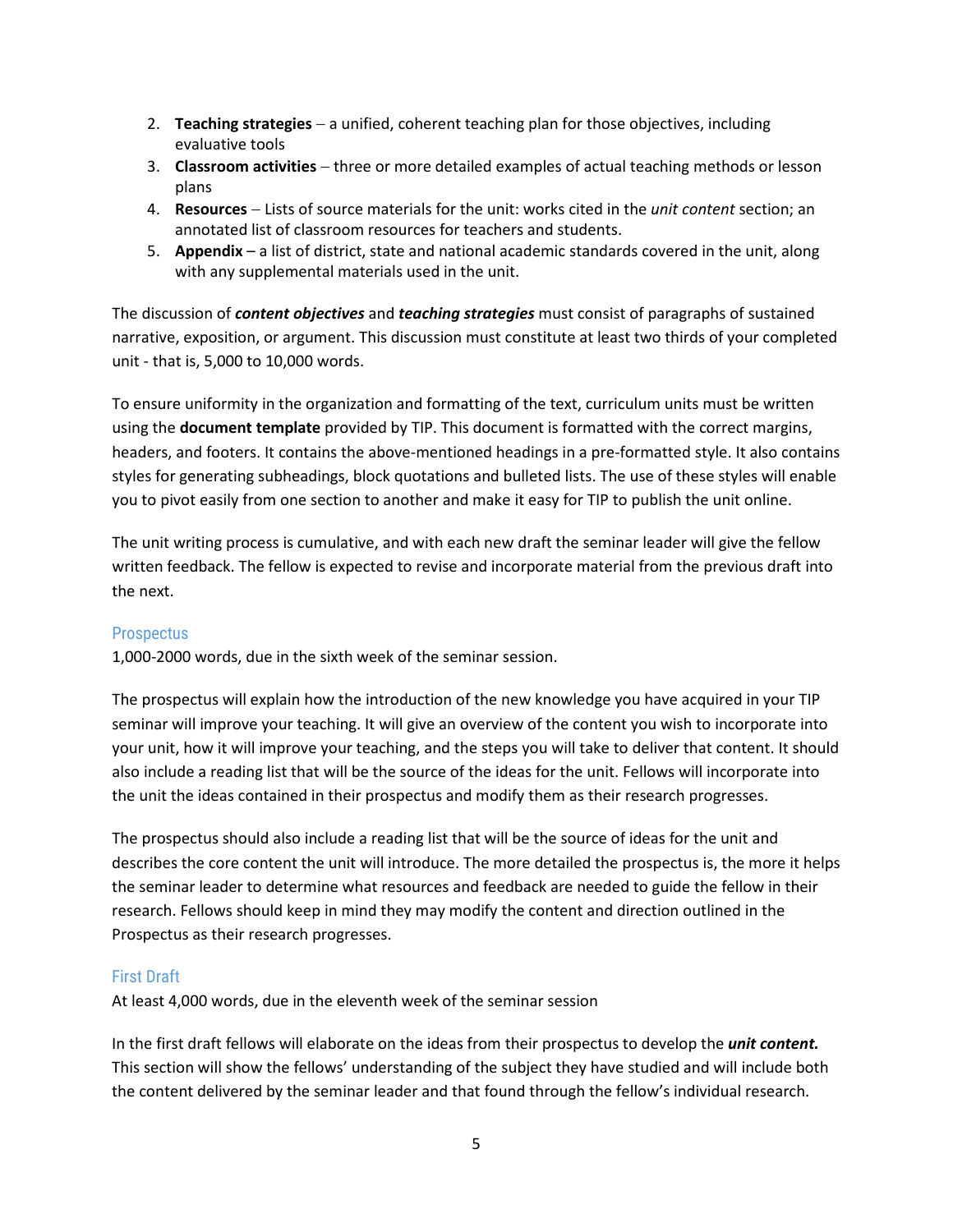The first draft will also describe the *teaching strategies* the fellow will use to realize their content objectives. It sketches in narrative form the expected outcomes of the unit and how the fellow will accomplish them. The fellow should also indicate in this section how their content is tied to District, state and national standards. It should discuss the kinds of evaluative tools (e.g. pre- and post-tests, rubrics for assignments, etc.) that will be used to asses student progress in learning the new content. These will be described in more detail in the classroom activities below.

Based on the seminar leader's introduction the topic, and incorporating the fellow's own library research, the first draft should include a bibliography and citations. Fellows should acknowledge their sources using in-text citations (APA and MLA style) or footnotes (Chicago style), depending on the discipline in which they are writing. Fellows may incorporate visual materials but the sources of these must by cited as well.

#### Second Draft

At least 7,500 words, due in the  $14<sup>th</sup>$  week of the seminar session

The second draft enlarges the *unit content* and *teaching strategies* to 5,000 – 10,000 words and adds to that the detailed plans of how that content is to be taught. In the **c***lassroom activities* section, we ask fellows to create least three lesson plans that include the following:

- Materials needed
- Timeline for completion
- Stated objectives (specific to the lesson)
- District, state, and national curriculum standards addressed
- An evaluative tool
- Reference to the *teaching strategies* mentioned above
- A step-by-step guide to completion

Lesson plans ought to be usable by teachers across the district and country. The materials needed for these activities must be accessible to teachers throughout the SDP.

We expect that as professionals you will draw on a well-developed array of tools and ideas for delivering content in the classroom. Following the TIP approach to curriculum writing, we ask that you narrate your classroom activities in paragraphs rather than lay them out in tables.

The *resources* section will consist of two parts. W*orks cited* will contain the bibliography for the unit narrative. The *annotated bibliography* will contain additional books, websites and other items to be used by teachers and students as part of the classroom activities, along with brief explanations of how they are to be used. Again, fellows must record all sources consulted during their research using the citation style most widely used in their discipline.

The *appendices* should include a list of District, state and national academic standards fellows address in the unit, along with a brief explanation of how it covers each one. Fellows should also include any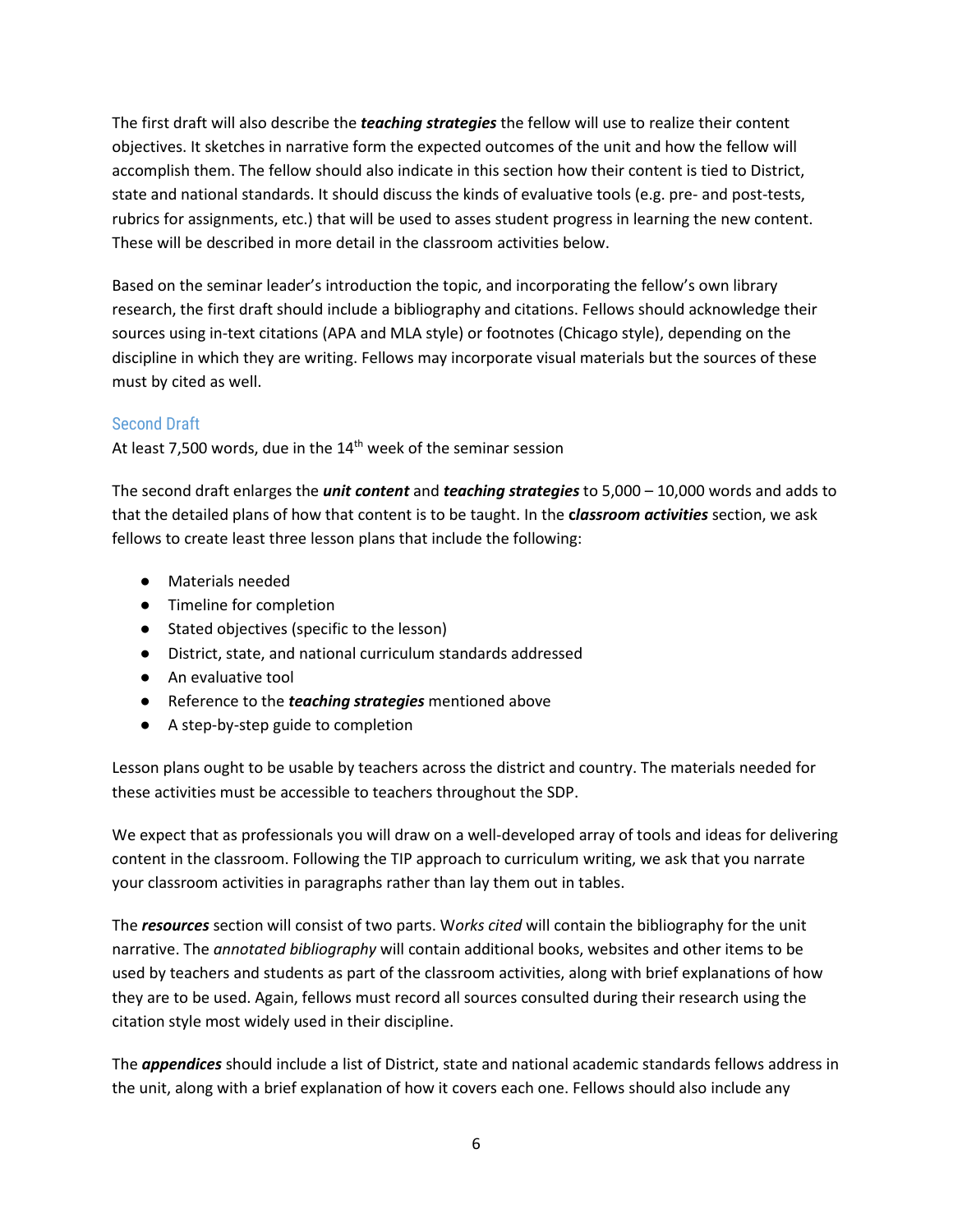supplemental materials they reference in their lesson plans, such as worksheets, diagrams, charts or pictures. You must obtain copyright permission for any borrowed elements and cite their source. For self-created materials, you should cite yourself.

#### Final Draft

Fellows will submit their final drafts using an online form. The drafts will be routed to their seminar leaders, who will check them for completeness, and then notify the TIP office that they are ready for publication.

Fellows should create an *abstract* of no more than 200 words summarizing the unit content and goals. The abstract will help readers find the unit and determine whether it suits their purposes. A concise, well-written abstract will ensure that the unit is used widely.

Fellows will be asked to select *keywords*, also known as search terms, metadata or tags, to enable readers to search for the units online. These will describe the grade, subject, content, and teaching strategies used. The online form will enable fellows to select certain keywords from a list (e.g. grade level, school subject) and enter others freely.

Fellows will also specify in the form the District, state, and national *academic standards* covered in the unit. These may include PA Core, PA academic standards, Next Generation Science standards and Education for Sustainability standards.

#### <span id="page-8-0"></span>Unit Implementation

Fellows are required to implement their curriculum unit and report on the results. When fellows submit the final draft of their curriculum units, they will also give a timetable for unit implementation, usually in the fall following the seminar program. The reporting will be done by completing an online survey. Fellows who are unable to meet this requirement because of an unexpected change in teaching assignment have the option of presenting their unit in a peer professional development meeting.

## <span id="page-8-1"></span>Online Resources for Unit Writing

The following websites may be of use to you in developing your unit:

[www.upenn.edu/academicintegrity](http://www.upenn.edu/academicintegrity) -The University of Pennsylvania's Academic Integrity website provides information on a range of topics from how to avoid plagiarism to citing various types of sources to understanding different citation styles

[owl.english.purdue.edu](http://owl.english.purdue.edu/) - Purdue University's Online Writing Lab (OWL) has myriad resources on research and writing, including comprehensive references for citation styles APA, MLA and Chicago

[guides.library.upenn.edu/education](https://guides.library.upenn.edu/education) – A compilation of Penn library resources, including databases, catalogues, and citation guides, by Education Librarian Patty Lynn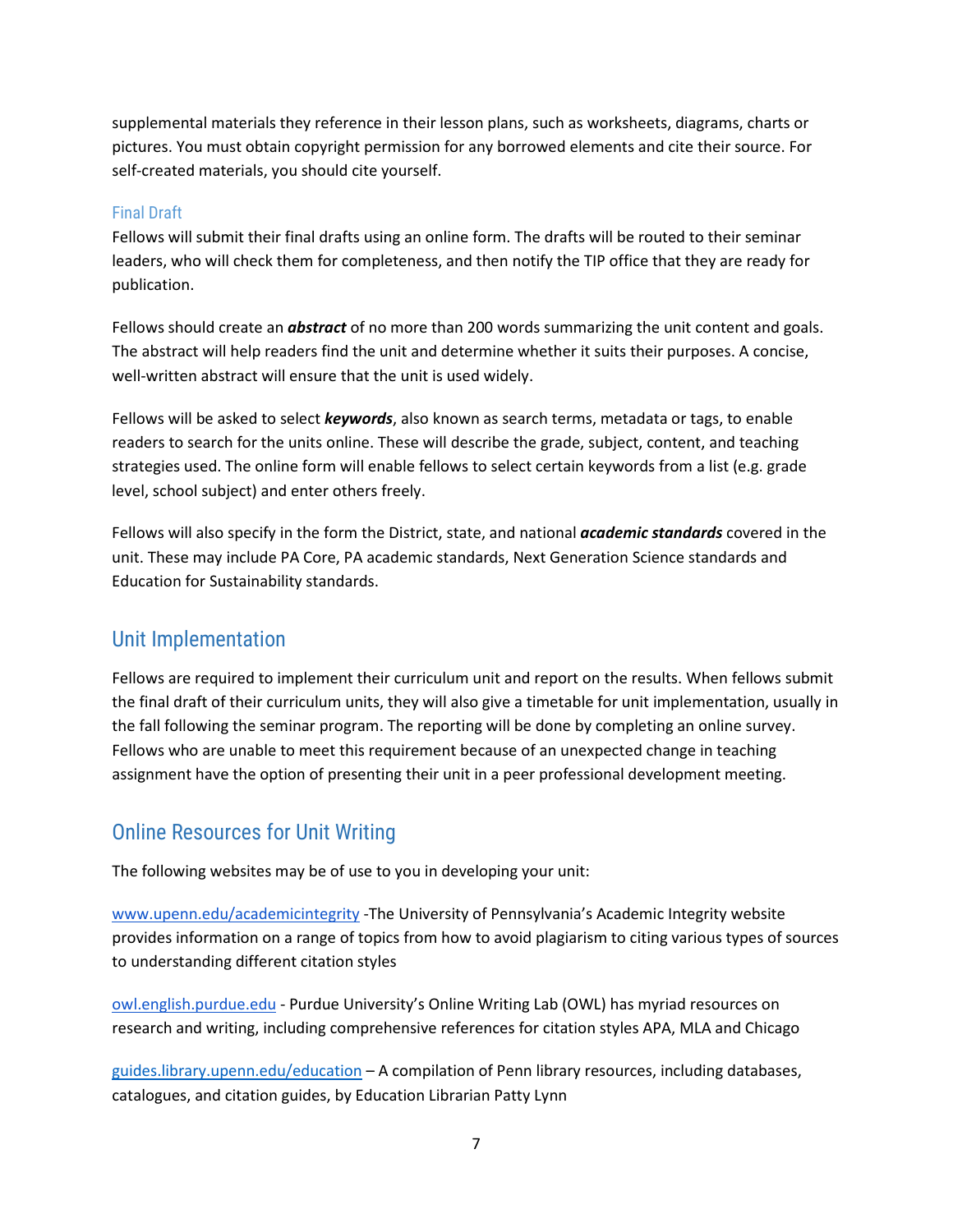[library.temple.edu/research-services](https://library.temple.edu/research-services) – A compilation of Temple University's library resources

## <span id="page-9-0"></span>Completion of the TIP Program and Award of the Stipend

As soon as the unit is received, the seminar leader will review it and indicate to the director whether the fellow has satisfactorily completed the seminar and writing process. Fellows who have met TIP's requirements will be asked to complete the Fellow Questionnaire, which is required before receiving their stipends. Once they have completed the questionnaire, we will send fellows their stipends via their chosen payment method. We will also report their Act 48 credits to the state and publish their units online.

Individuals who do not fulfill all Institute requirements for full participation will cease being fellows and will receive no stipend. Please see "Termination Policy" below to learn more about situations considered cause for termination.

#### *Electronic Publication of Units*

TIP publishes all satisfactorily-completed curriculum units on its website. Other School District of Philadelphia teachers, as well as teachers elsewhere and the public in general, may make use of these units under a Creative Commons non-commercial license [\(https://creativecommons.org/licenses/by-nc](https://creativecommons.org/licenses/by-nc-sa/4.0/us/)[sa/4.0/us/\)](https://creativecommons.org/licenses/by-nc-sa/4.0/us/).

#### *Obtaining Copyright Permission*

If you choose to reproduce in your unit more than a few lines of copyrighted material, you should first obtain permission from the copyright owner. If use of such material is not granted free of charge, you must also obtain advanced approval from the Institute for paying any fees. **The Institute cannot accept documents which contain copyrighted material for which you have not obtained prior authorization.**  Because of the delays you may encounter in obtaining permission from copyright owners, you should seek such permission well in advance of completing your paper. We suggest you write to request such permission while preparing your first draft. Further information for obtaining copyright permissions is in the resources section of the TIP website, [www.theteachersinstitute.org/resources,](file://sas/hum/Shares/TIP/!Program/Program%20Information/Program%20Handbook/www.theteachersinstitute.org/resources) as well as at [www.copyright.gov.](http://www.copyright.gov/)

## <span id="page-9-1"></span>Termination Policy

The following are cause for termination of a TIP fellowship:

- Excessive absence from seminars. Three absences will require a waiver from the director in order to continue in the seminar. Four absences constitute automatic termination.
- Excessive lateness. Fellows should make every effort to be on time so as not to disrupt a seminar session after it has commenced. Tardiness of more than 20 minutes may be considered an absence.